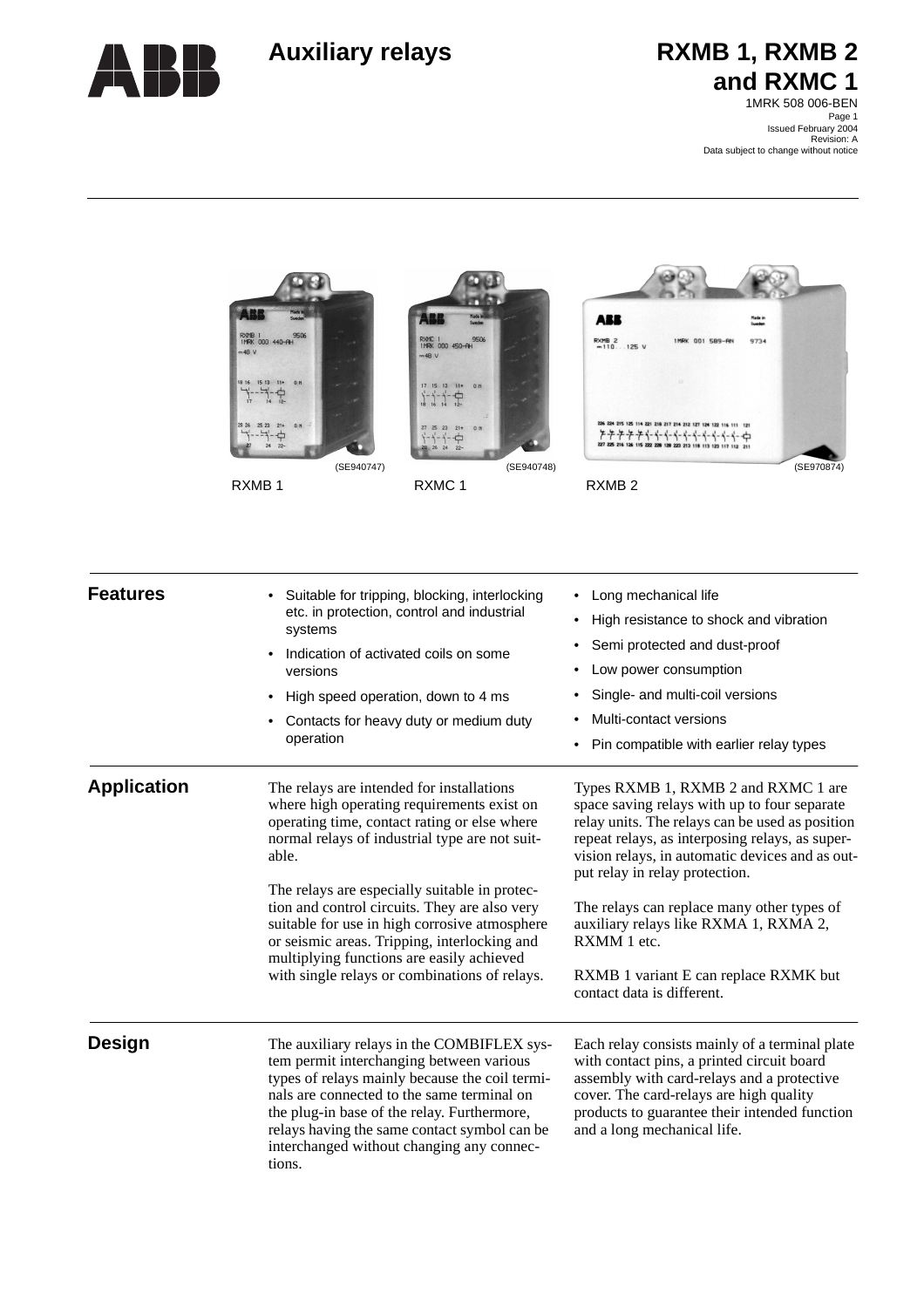**Design (cont'd)** The relays are intended to be mounted on a terminal base, which is available in different sizes, and they are fixed to the terminal base with two cross-head screws.

> Ordering No., rated voltage, type designation and the symbol of the relay are printed on the front area of the protective cover.

Some of the relays are provided with light emitting diodes (LEDs) for the indication of activated coils, see ordering table.

All auxiliary relays operate within a range of 80-110% of the rated voltage. If the rated voltage is given as a voltage range, e.g. 110-125 V, the relays will operate within a range of 80-110% of each rated voltage between 110 and 125 V. Permissible temperature range is given in the data table.

### **RXMB 1**

The RXMB 1 relay is available in different versions. It is mainly designed for dc supply and is built up with card-relay units with different contact symbols as shown below. The contacts are of medium duty type.

Variant A of the RXMB 1 relay is provided with built-in series resistors giving the relay a very short pick-up time. This version is suitable for use as a quick-operating trip relay. This relay has one LED per relay unit for indication of energized coil. The LEDs are either red or yellow, according to the ordering table.

Variants B–E of the RXMB 1 relay are available with a number of different contact configurations, corresponding to older types of ABB relays, e.g. like RXMA 1 variant C and RXMM 1 variant B. Variants B–E have no indications. Some of these variants are also available for ac supply.

Variant F is drop-out delayed, approx. 1 sec.

### **RXMB 2**

The RXMB 2 has from four to eight relays internally with two change-over contacts each. The relays may be used individually or in parallel for different applications.

The relay is available for standard AC or DC supplies. The RXMB 2 has a light beige non transparent polycarbonate cover.

RXMB 2 occupies two seats and can replace RXMA 2.

### **RXMC 1**

The relay is designed for dc supply and contains two auxiliary relay units. The RXMC 1 relay is available in two versions, one with 2 NO-contacts per relay unit and another with 3 NO-contacts per relay unit. The contacts of the relays are of heavy duty type.

In the version with  $2+2$  contacts, the coils are provided with built-in series resistors giving the relays a short pick-up time.

The relay has one LED per relay unit for indication of energized coil. The relay is available in two variants, one with red LEDs and the other with yellow LEDs.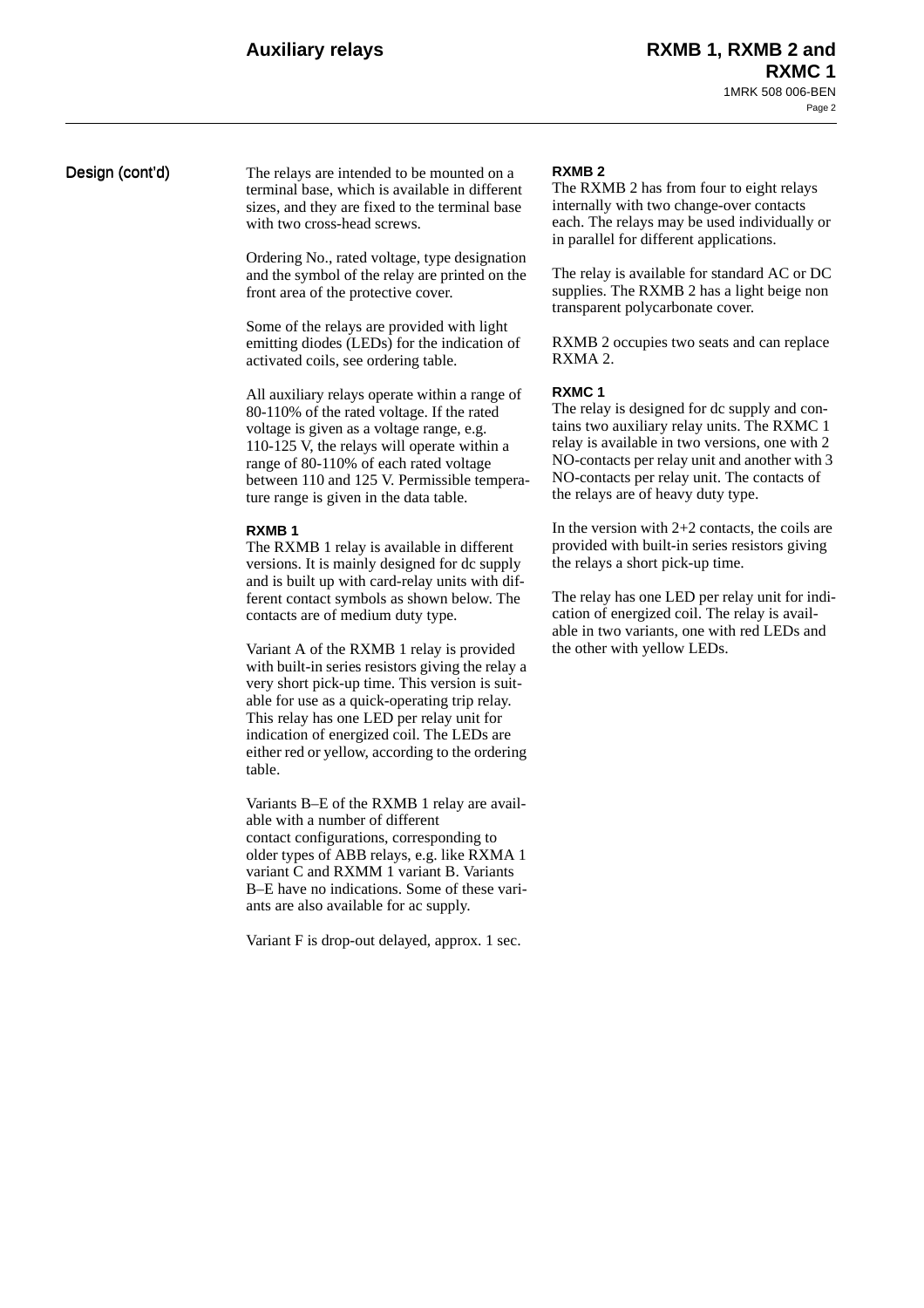# **Technical data**

### **Table 1: RXMB 1**

| <b>Type</b>                                                                                                     | RXMB <sub>1</sub><br>variant A                                                                                               | <b>RXMB1</b><br>variant B                                                                                                                                                | RXMB <sub>1</sub><br>variant C                                                                                                                                           |
|-----------------------------------------------------------------------------------------------------------------|------------------------------------------------------------------------------------------------------------------------------|--------------------------------------------------------------------------------------------------------------------------------------------------------------------------|--------------------------------------------------------------------------------------------------------------------------------------------------------------------------|
| Rated voltage U <sub>r</sub>                                                                                    | 24, 48, 110-125,<br>220-250 V dc                                                                                             | 24, 48, 110-125,<br>220-250 V dc<br>115 V, 50-60 Hz<br>230 V, 50-60 Hz                                                                                                   | 24, 48, 110-125,<br>220-250 V dc<br>115 V, 50-60 Hz<br>127 V, 50-60 Hz<br>230 V, 50-60 Hz                                                                                |
| Duty range in % of U <sub>r</sub>                                                                               | 80-110%                                                                                                                      | 80-110%                                                                                                                                                                  | 80-110%                                                                                                                                                                  |
| Pick-up time, typical values<br>make/break contact                                                              | $5,0/4,0$ ms                                                                                                                 | $8,0/6,5$ ms                                                                                                                                                             | $8,0/6,5$ ms                                                                                                                                                             |
| Bounce time, typical values<br>make contact                                                                     | 2.0 <sub>ms</sub>                                                                                                            | $4.0$ ms                                                                                                                                                                 | $4,0$ ms                                                                                                                                                                 |
| Drop-out time, typical values<br>make/break contact                                                             | $5,0/4,0$ ms                                                                                                                 | $3,0/2,5$ ms                                                                                                                                                             | $3,0/2,5$ ms                                                                                                                                                             |
| Pick-up value in % of $U_r$                                                                                     | $< 80\%$                                                                                                                     | $< 80\%$ (ac $\leq 80\%$ )                                                                                                                                               | $< 80\%$ (ac $\leq 80\%$ )                                                                                                                                               |
| Drop-out value in % of $U_r$                                                                                    | >10%                                                                                                                         | $>10\%$ (ac $\leq 80\%$ )                                                                                                                                                | $>10\%$ (ac $\leq 80\%$ )                                                                                                                                                |
| Power consumption at $U_r =$<br>$24V$ dc<br>48 V dc<br>110 V dc<br>220 V dc<br>115 V ac<br>127 V ac<br>230 V ac | 1.1 W/ relay unit<br>1,2 W/ relay unit<br>1,2 W/ relay unit<br>1,4 W/ relay unit                                             | 1.0 W/relay unit<br>1.0 W/relay unit<br>1.0 W/relay unit<br>1,0 W/relay unit<br>2.0 VA/relay unit<br>2.0 VA/relay unit<br>2.0 VA/relay unit                              | $1.5 - 2 W$<br>$1.5 - 2 W$<br>$1.5 - 2 W$<br>$1.5 - 2 W$<br>$3-4VA$<br>3-4 VA<br>3-4 VA                                                                                  |
| Permitted ambient temperature<br>operative range<br>storage range<br>Degree of protection                       | -20 $\mathrm{^{\circ}C}$ to +55 $\mathrm{^{\circ}C}$<br>-40 $\mathrm{^{\circ}C}$ to +70 $\mathrm{^{\circ}C}$<br><b>IP 44</b> | -20 $\mathrm{^{\circ}C}$ to +55 $\mathrm{^{\circ}C}$<br>(ac: -20 $\degree$ C to +45 $\degree$ C)<br>-40 $\mathrm{^{\circ}C}$ to +70 $\mathrm{^{\circ}C}$<br><b>IP 44</b> | -20 $\mathrm{^{\circ}C}$ to +55 $\mathrm{^{\circ}C}$<br>(ac: -20 $\degree$ C to +45 $\degree$ C)<br>-40 $\mathrm{^{\circ}C}$ to +70 $\mathrm{^{\circ}C}$<br><b>IP 44</b> |
|                                                                                                                 | (acc. to IEC 529)                                                                                                            | (acc. to IEC 529)                                                                                                                                                        | (acc. to IEC 529)                                                                                                                                                        |

| <b>Type</b>                                         | RXMB <sub>1</sub><br>variant D                         | RXMB <sub>1</sub><br>variant E                       | RXMB <sub>1</sub><br>variant F               |
|-----------------------------------------------------|--------------------------------------------------------|------------------------------------------------------|----------------------------------------------|
| Rated voltage U <sub>r</sub>                        | 24, 110-125 V dc<br>115 V, 50-60 Hz<br>230 V, 50-60 Hz | 115V, 50-60 Hz<br>127 V, 50-60 Hz<br>230 V, 50-60 Hz | 24, 48 V dc<br>110-125, 220-250<br>$V$ dc/ac |
| Duty range in % of U <sub>r</sub>                   | 80-110%                                                | 80-110%                                              | 80-110%                                      |
| Pick-up time, typical values<br>make/break contact  | $8,0/6,5$ ms                                           | $8,0/6,5$ ms                                         | $8,0/6,5$ ms                                 |
| Bounce time, typical values<br>make contact         | $4.0$ ms                                               | 4.0 <sub>ms</sub>                                    | $4.0$ ms                                     |
| Drop-out time, typical values<br>make/break contact | $3,0/2,5$ ms                                           | $3,0/2,5$ ms                                         | > 0.8 s                                      |
| Pick-up value in % of U <sub>r</sub>                | $< 80\%$ (ac: $\leq 80\%$ )                            | ≤80%                                                 | $< 80\%$                                     |
| Drop-out value in % of U <sub>r</sub>               | $>10\%$ (ac $>30\%$ )                                  | $>30\%$                                              | $>10\%$                                      |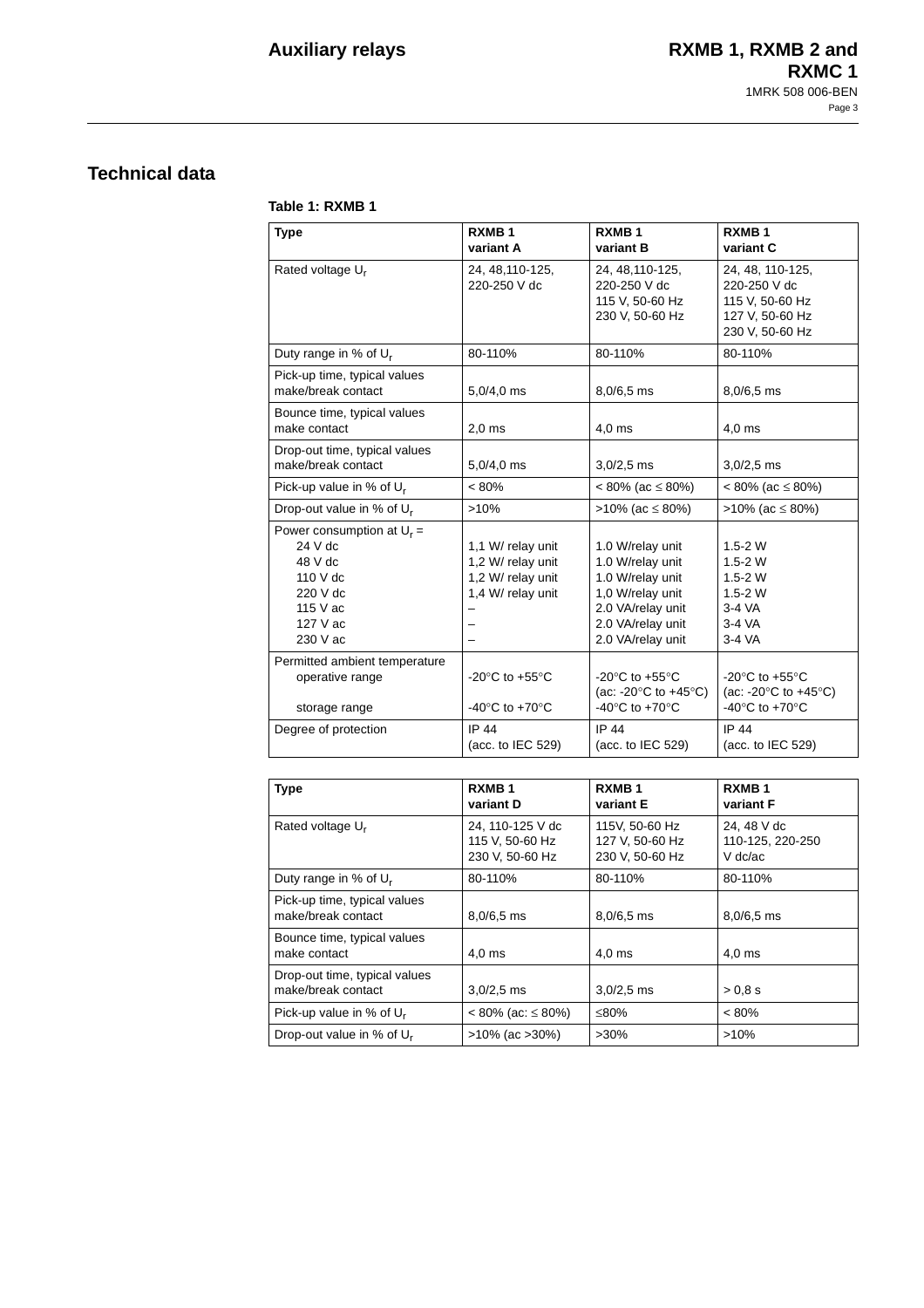# Technical data (cont'd)

# **Table 1: RXMB 1**

| Power consumption at $U_r =$  |                                                      |                                    |                                                      |
|-------------------------------|------------------------------------------------------|------------------------------------|------------------------------------------------------|
| $24V$ dc                      | 0.5 W/ relay unit                                    |                                    | $<$ 1 W                                              |
| 48 V dc                       |                                                      |                                    | $<$ 1 W                                              |
| 110 V dc                      | 0,5 W/ relay unit                                    |                                    | $<$ 1 W                                              |
| $220$ V dc                    |                                                      |                                    | $<$ 1 W                                              |
| 115 $V$ ac                    | 1,0 VA/ relay unit                                   | 2,0 VA                             | $<$ 1 VA                                             |
| 127 V ac                      |                                                      | 2.5 VA                             |                                                      |
| 230 V ac                      | 1,0 VA/ relay unit                                   | 2.0 VA                             | $<$ 1 VA                                             |
| Permitted ambient temperature |                                                      |                                    |                                                      |
| operative range               | -20 $\mathrm{^{\circ}C}$ to +55 $\mathrm{^{\circ}C}$ | $-20^{\circ}$ C to $+55^{\circ}$ C | -20 $\mathrm{^{\circ}C}$ to +55 $\mathrm{^{\circ}C}$ |
|                               | (ac -20 $\degree$ C to +45 $\degree$ C)              |                                    |                                                      |
| storage range                 | $-40^{\circ}$ C to $+70^{\circ}$ C                   | $-40^{\circ}$ C to $+70^{\circ}$ C | -40 $\degree$ C to +70 $\degree$ C                   |
| Degree of protection          | IP 44                                                | IP 44                              | IP 44                                                |
|                               | (acc. to IEC 529)                                    | (acc. to IEC 529)                  | (acc. to IEC 529)                                    |
|                               |                                                      |                                    |                                                      |

## **Table 2: RXMB 2 and RXMC 1**

| <b>Type</b>                                                                             | <b>RXMB2</b><br>variant A                                                                                                                                | RXMB <sub>2</sub><br>variant C                                                                               | RXMC <sub>1</sub>                                                                                            |
|-----------------------------------------------------------------------------------------|----------------------------------------------------------------------------------------------------------------------------------------------------------|--------------------------------------------------------------------------------------------------------------|--------------------------------------------------------------------------------------------------------------|
| Rated voltage U <sub>r</sub>                                                            | 24, 48, 110-125,<br>220-250 V dc<br>230 V, 50-60 Hz                                                                                                      | 24, 48, 110-125,<br>220-250 V dc                                                                             | 24, 48, 110-125<br>220-250 V dc                                                                              |
| Duty range in % of U <sub>r</sub>                                                       | 80-110%                                                                                                                                                  | 80-110%                                                                                                      | 80-110%                                                                                                      |
| Pick-up time, typical values<br>make/break contact                                      | $8,0/6,5$ ms                                                                                                                                             | $8,0/6,5$ ms                                                                                                 | $6,5/-$ ms $(2+2 \text{ contact})$<br>$10,0$ /.ms $(3+3$ contact)                                            |
| Bounce time, typical values<br>make contact                                             | $4,0$ ms                                                                                                                                                 | $4.0$ ms                                                                                                     | $2,0$ ms                                                                                                     |
| Drop-out time, typical values<br>make/break contact                                     | $3,0/2,5$ ms                                                                                                                                             | $3,0/2,5$ ms                                                                                                 | $3,0/2,5$ ms                                                                                                 |
| Pick-up value in % of $U_r$                                                             | $< 80\%$ (ac $\leq 80\%)$                                                                                                                                | $< 80\%$                                                                                                     | $< 80\%$                                                                                                     |
| Drop-out value in % of U <sub>r</sub>                                                   | $>10\%$ (ac $\leq 80\%$ )                                                                                                                                | >10%                                                                                                         | >10%                                                                                                         |
| Power consumption at $U_r =$<br>$24V$ dc<br>48 V dc<br>110 V dc<br>220 V dc<br>230 V ac | 0,5 W/ relay unit<br>0.5 W/ relay unit<br>1,0 VA/relay unit                                                                                              | 4 W/relay unit<br>4 W/relay unit<br>4 W/relay unit<br>4 W/relay unit                                         | 1,1 W/relay unit<br>1,2 W/relay unit<br>1,2 W/relay unit<br>1,4 W/relay unit                                 |
| Permitted ambient temperature<br>operative range<br>storage range                       | -20 $\mathrm{^{\circ}C}$ to +55 $\mathrm{^{\circ}C}$<br>(ac: -20 $\degree$ C to +45 $\degree$ C)<br>-40 $\mathrm{^{\circ}C}$ to +70 $\mathrm{^{\circ}C}$ | -20 $\mathrm{^{\circ}C}$ to +55 $\mathrm{^{\circ}C}$<br>-40 $\mathrm{^{\circ}C}$ to +70 $\mathrm{^{\circ}C}$ | -20 $\mathrm{^{\circ}C}$ to +55 $\mathrm{^{\circ}C}$<br>-40 $\mathrm{^{\circ}C}$ to +70 $\mathrm{^{\circ}C}$ |
| Degree of protection                                                                    | IP 44<br>(acc. to IEC 529)                                                                                                                               | <b>IP 44</b><br>(acc. to IEC 529)                                                                            | IP 44<br>(acc. to IEC 529)                                                                                   |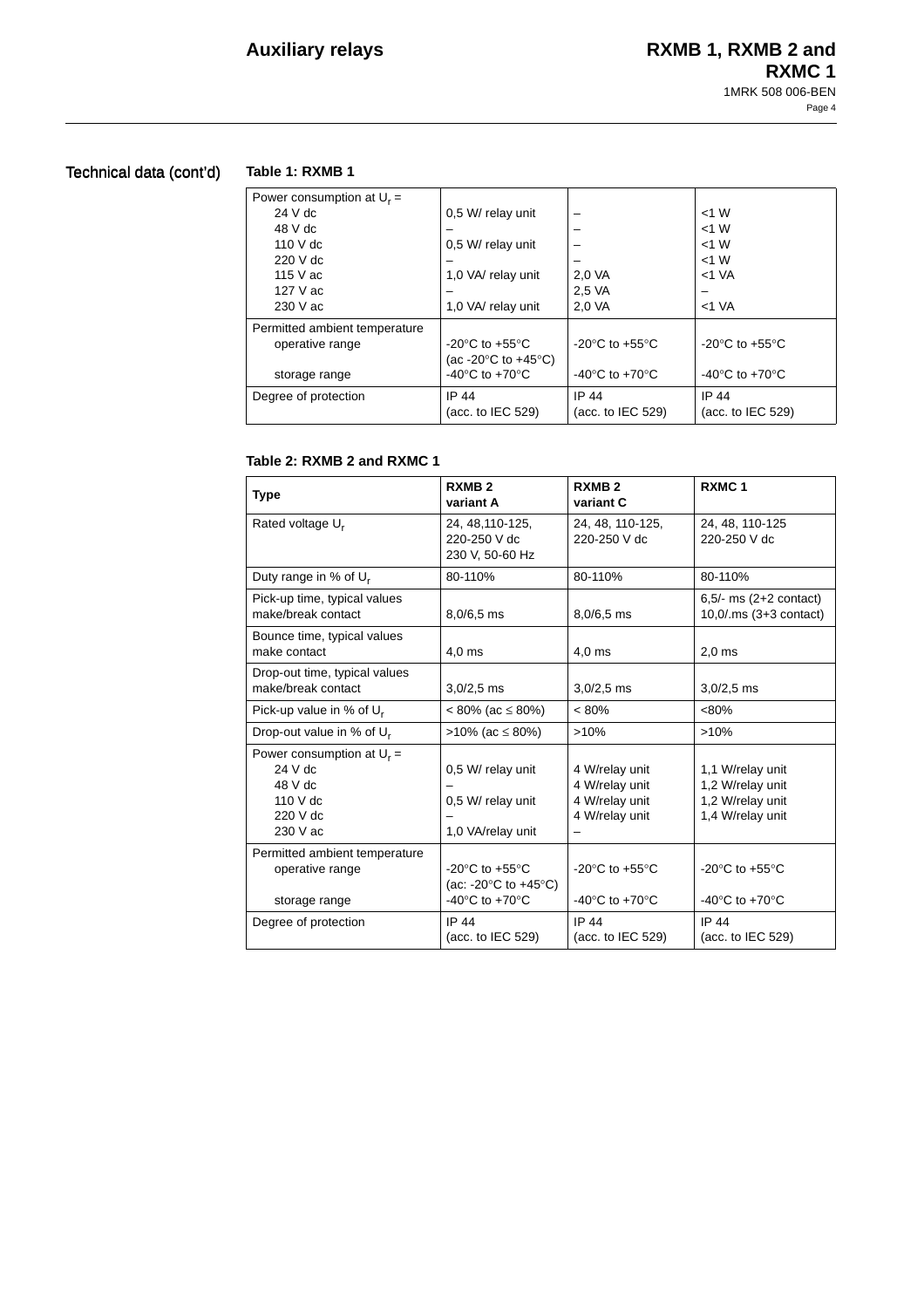## **Table 3: Insulation tests**

|                                                                                                                     | <b>Test values</b>                                                                 | Ref. standard |
|---------------------------------------------------------------------------------------------------------------------|------------------------------------------------------------------------------------|---------------|
| Dielectric test<br>between coil and contacts,<br>between contacts and<br>between the relays<br>across open contacts | 2.0 kV, 50 Hz, 1 min<br>1,0 kV, 50 Hz, 1 min (RXMB)<br>2,0 kV, 50 Hz, 1 min (RXMC) | IEC 255-5     |
| Impulse voltage test                                                                                                | 5,0 kV, 1,2/50 us, 0,5 J                                                           | IEC 255-5     |

## **Table 4: Mechanical tests**

|                     | Ref. standard          |
|---------------------|------------------------|
| Vibration test      | IEC 255-21-1, class II |
| Shock and bump test | IEC 255-21-2, class II |
| Seismic test        | IEC 255-21-3, class II |

### **Table 5: Contact data**

|                                    | RXMB 1, RXMB 2      | RXMC <sub>1</sub>   |
|------------------------------------|---------------------|---------------------|
| Highest system voltage             | 250 V ac, dc        | 250 V ac, dc        |
| Break voltage                      | Max. 250 V ac. dc   | Max. 250 V ac. dc   |
|                                    | Min. 20 $V$ ac, dc  | Min. $20$ V ac, dc  |
| Contact current                    | Max $5 \text{ A}^*$ | Max $6 \text{ A}^2$ |
| *) continuously for closed contact | Min 1,0 mA          | Min 0.1 A           |
| Making and conducting capacity     |                     |                     |
| $L/R > 10$ ms, 200 ms/1 s          |                     | $30/20$ A           |
| 4 s                                | 14 A                |                     |
| Breaking capacity                  |                     |                     |
| 250 V ac, $cos\varphi = 1.0$       | 1500 VA             | 2000 VA             |
| 250 V ac, $cos\phi = 0.4$          | 1200 VA             | 1700 VA             |
| dc, $L/R = 40$ ms                  |                     |                     |
| 24 V                               | 2.0A                | 5.0A                |
| 48 V                               | 0.7A                | 2.5A                |
| 110 V                              | 0.2A                | 0.3A                |
| 220 V                              | 0,15A               | 0.2A                |

# **Table 6: Additional general data**

|                   | RXMB <sub>1</sub> | RXMB <sub>2</sub> | RXMC <sub>1</sub> |
|-------------------|-------------------|-------------------|-------------------|
| <b>Dimensions</b> | 2U, 6C            | 2 U, 12 C         | 2U, 6C            |
| Weight            | 300 <sub>g</sub>  | 450 g             | 300 <sub>g</sub>  |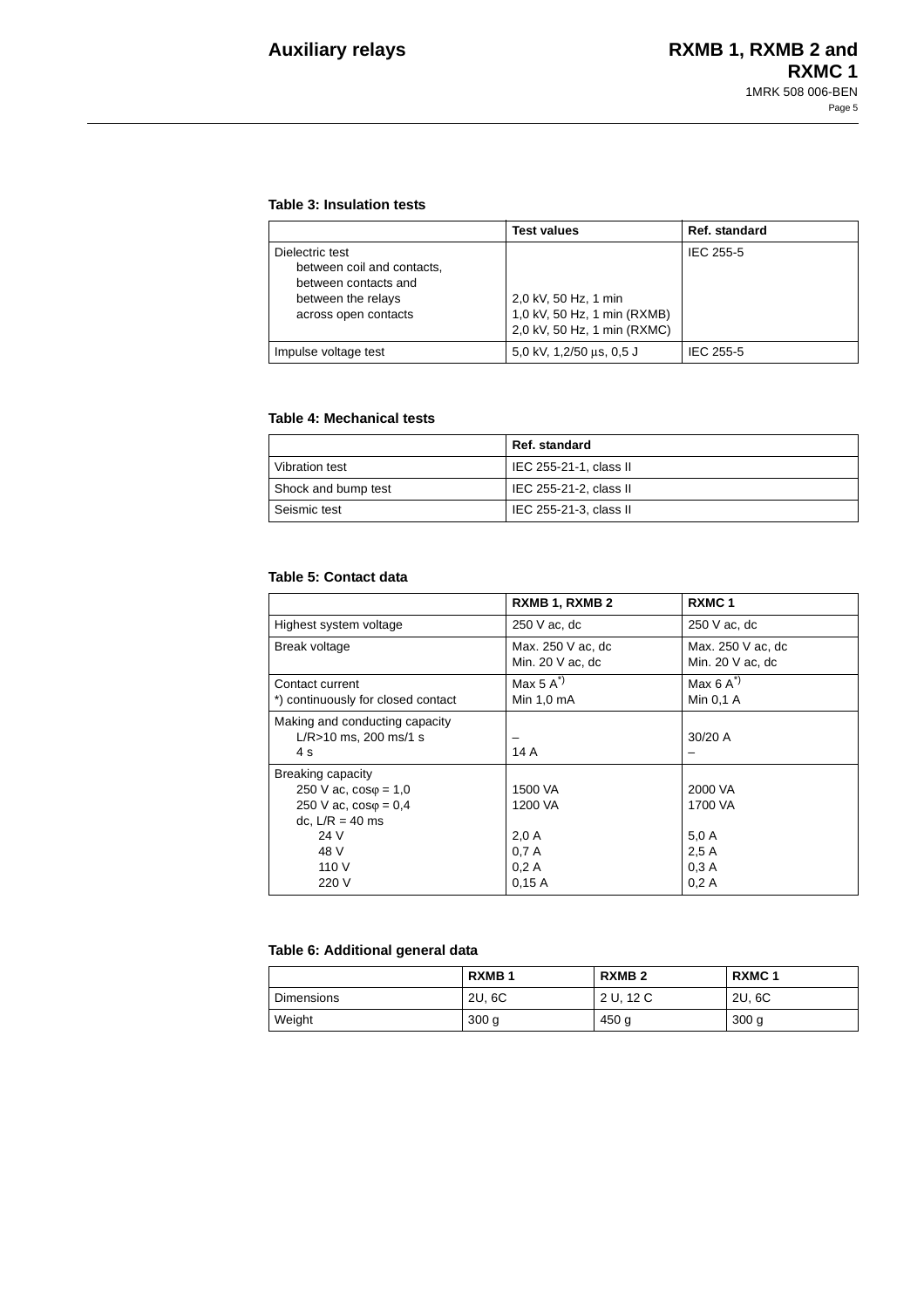# **Diagrams**

| RXMB <sub>1</sub>   |                                                                                                                                                                                                              |                                                                                                                                                                                                      |                                                                                                                                              |                                                                                                                                                                                                                         |                                                                                                                                                                                      |                                                                                                                                                                                                                                                  |                                                                                                                                                                                                                                         |
|---------------------|--------------------------------------------------------------------------------------------------------------------------------------------------------------------------------------------------------------|------------------------------------------------------------------------------------------------------------------------------------------------------------------------------------------------------|----------------------------------------------------------------------------------------------------------------------------------------------|-------------------------------------------------------------------------------------------------------------------------------------------------------------------------------------------------------------------------|--------------------------------------------------------------------------------------------------------------------------------------------------------------------------------------|--------------------------------------------------------------------------------------------------------------------------------------------------------------------------------------------------------------------------------------------------|-----------------------------------------------------------------------------------------------------------------------------------------------------------------------------------------------------------------------------------------|
| Variant<br>1MRK 000 | A<br>440-<br>640-                                                                                                                                                                                            | D<br>802-                                                                                                                                                                                            | B<br>803-                                                                                                                                    | $\, {\bf B} \,$<br>804-                                                                                                                                                                                                 | $\sf B$<br>805-                                                                                                                                                                      | B<br>806-                                                                                                                                                                                                                                        |                                                                                                                                                                                                                                         |
|                     | 12<br>11<br>13<br>$\frac{15}{16}$<br>$\overline{18}$                                                                                                                                                         | $\overline{12}$<br>11<br>$\overline{13}$<br>$\overline{14}$<br>$\frac{15}{16}$<br>$\frac{16}{18}$                                                                                                    | $\overline{12}$<br>11<br>$\frac{13}{15}$<br>$\frac{10}{10}$<br>$\frac{14}{10}$<br>$\frac{16}{18}$                                            | $\overline{12}$<br>11<br>$\frac{13}{2}$<br>$\frac{1}{2}$<br>$\frac{14}{16}$<br>$\frac{14}{18}$<br>$\overline{15}$<br>$\overline{17}$                                                                                    | $\overline{12}$<br>11<br>$\overline{14}$<br>$\overline{13}$<br>$\frac{16}{18}$<br>15                                                                                                 | $\overline{12}$<br>11<br>13<br>14<br>$\frac{16}{18}$<br>15<br>$\overline{17}$                                                                                                                                                                    |                                                                                                                                                                                                                                         |
|                     | $\overline{22}$<br>21<br>$\overline{24}$<br>$\overline{23}$<br>$\overline{25}$<br>$\overline{26}$<br>27<br>$\overline{28}$                                                                                   | $\overline{22}$<br>$\overline{21}$<br>$\frac{23}{25}$ $\frac{25}{26}$<br>$\overline{24}$<br>$\overline{27}$<br>$\overline{28}$                                                                       | $\overline{22}$<br>$\overline{21}$<br>$\frac{23}{25}$ $\frac{25}{27}$<br>$\frac{1}{24}$<br>$\frac{24}{26}$<br>$\frac{26}{28}$                | $\overline{22}$<br>$\overline{21}$<br>$\frac{23}{25}$<br>$\overline{24}$<br>$\frac{1}{\sqrt{26}}$<br>$\overline{27}$                                                                                                    | $\overline{22}$<br>21<br>$\frac{24}{26}$<br>$\frac{26}{28}$<br>$\overline{23}$<br>25 <sub>N</sub>                                                                                    | $\overline{22}$<br>21<br>$\frac{23}{25}$ $\frac{25}{27}$<br>$\overline{24}$<br>$\frac{26}{28}$                                                                                                                                                   |                                                                                                                                                                                                                                         |
| Variant<br>1MRK 000 | $\mathsf C$<br>863-                                                                                                                                                                                          | $\mathsf C$<br>864-                                                                                                                                                                                  | $\mathsf C$<br>866-                                                                                                                          | ${\bf C}$<br>872-                                                                                                                                                                                                       | $\mathbf C$<br>873-                                                                                                                                                                  | $\mathbf C$<br>874-                                                                                                                                                                                                                              | D<br>500-                                                                                                                                                                                                                               |
|                     | $\overline{11}$<br>$\overline{21}$<br>12<br>$\overline{13}$<br>$\overline{15}$<br>14<br>$\overline{16}$<br>$\overline{17}$<br>$\overline{22}$<br>23<br>$\overline{25}$<br>$\frac{24}{26}$<br>$\overline{27}$ | 11<br>21<br>$\overline{12}$<br>$\overline{13}$<br>$\overline{15}$<br>$\frac{14}{16}$<br>$\overline{17}$<br>$\frac{2}{2}$<br>$\overline{23}$<br>$\frac{24}{26}$<br>$\overline{25}$<br>$\overline{27}$ | 21<br>11<br>$\overline{13}$<br>12<br>$\overline{15}$<br>$\overline{17}$<br>22<br>23<br>$\overline{25}$<br>$\frac{24}{26}$<br>$\overline{27}$ | $\overline{21}$<br>11<br>$\overline{14}$<br>$\overline{13_4}$<br>$\frac{15}{16}$<br>17<br>$\overline{18}$<br>$\overline{12}$<br>$\overline{22}$<br>$rac{23}{25}$<br>$rac{25}{28}$<br>$\overline{24}$<br>$\overline{27}$ | $\overline{21}$<br>11<br>$\overline{14}$<br>13.<br>15<br>16.<br>17<br>$\overline{18}$<br>$\overline{12}$<br>22<br>23.<br>$\overline{24}$<br>$\frac{25}{26}$<br>27<br>$\overline{28}$ | $\overline{21}$<br>11<br>$\frac{13}{15}$<br>$\overline{12}$<br>$\overline{14}$<br>$\overline{18}$<br>$\left(28\right)$<br>$\overline{17}$<br>16 <sub>k</sub><br>$\overline{26}$<br>$\overline{27}$<br>$\frac{22}{24}$<br>$-23$<br>$-23$<br>$-25$ | $\overline{12}$<br>$\frac{1}{13} + \frac{1}{14}$<br>$\overline{16}$<br>$\frac{1}{17}$ $\frac{10}{18}$<br>$\overline{22}$<br>21<br>$\frac{1}{23} + \frac{1}{24}$<br>$\overline{26}$<br>$\overline{25}$<br>$\frac{1}{27}$ $\frac{10}{28}$ |

| Variant<br>1MRK 001 | 149-                                                                    | $151 -$              | $152 -$                                                       | $107 -$                                             |  |
|---------------------|-------------------------------------------------------------------------|----------------------|---------------------------------------------------------------|-----------------------------------------------------|--|
|                     | 11<br>21<br><u> 16</u><br>24<br>25<br>$\overline{26}$<br>$\frac{1}{27}$ | 21<br>25<br>27<br>26 | 11<br>21<br>15<br>25<br>16<br>$\sim$<br>$\overline{26}$<br>27 | 21<br>13<br>14<br>15<br>16<br>17<br>$\overline{18}$ |  |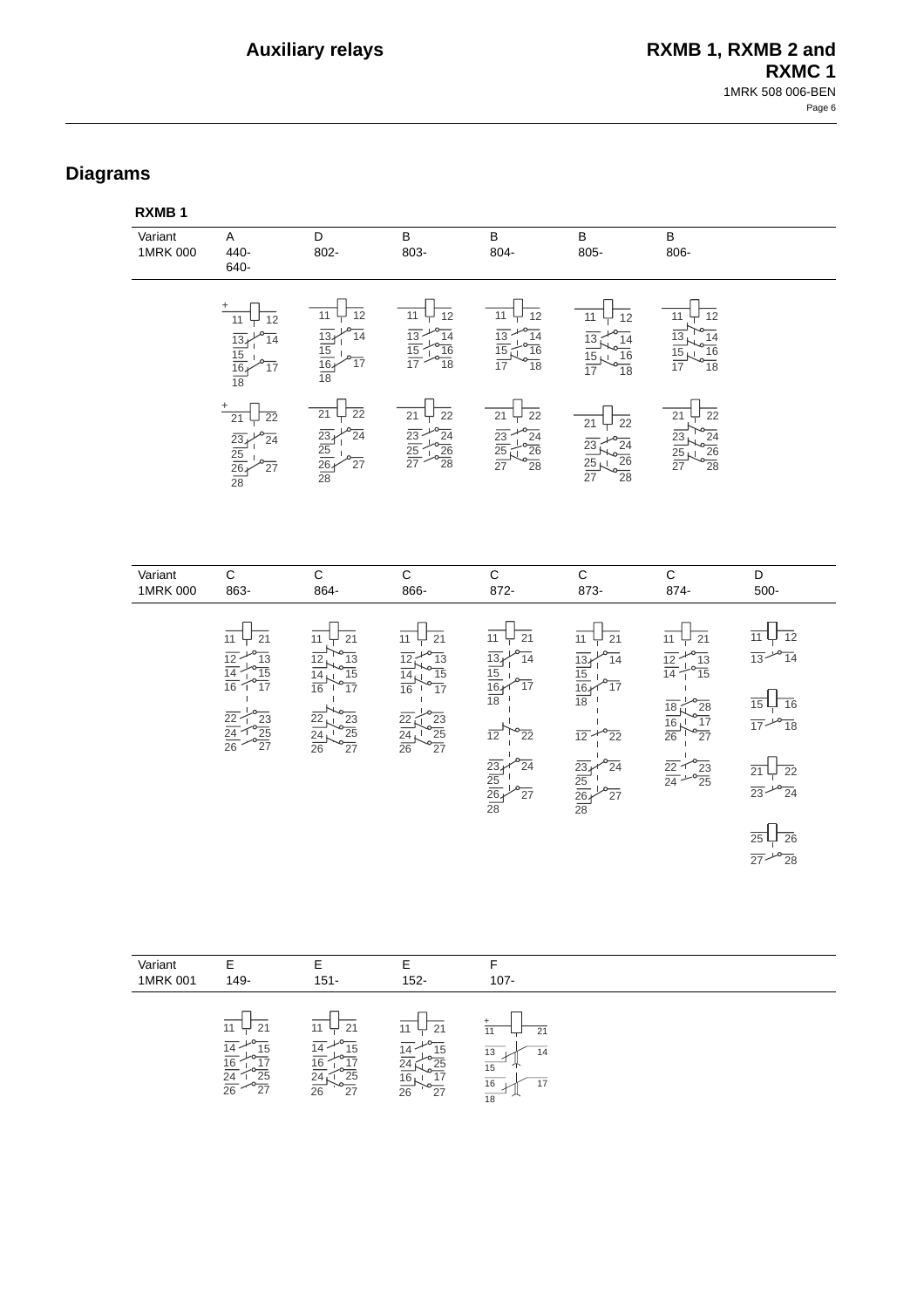| <b>?XMB</b> |  |
|-------------|--|
|-------------|--|

| Variant  | Α                                                                                                                                                              | $\mathbf C$                                                                          | $\mathsf C$                                                                                                                                                          | $\mathsf C$                                                                                                                                                                           |
|----------|----------------------------------------------------------------------------------------------------------------------------------------------------------------|--------------------------------------------------------------------------------------|----------------------------------------------------------------------------------------------------------------------------------------------------------------------|---------------------------------------------------------------------------------------------------------------------------------------------------------------------------------------|
| 1MRK 001 | 580-                                                                                                                                                           | 585-                                                                                 | 588-                                                                                                                                                                 | 589-                                                                                                                                                                                  |
|          |                                                                                                                                                                |                                                                                      |                                                                                                                                                                      |                                                                                                                                                                                       |
|          | 112<br>$\frac{111}{111}$<br>$\overline{113}$<br>114<br>$\frac{\overline{115}}{\overline{116}}$<br>117<br>$\overline{118}$                                      | 211<br>121<br>117<br>$\overline{116}$<br>118<br>$\overline{127}$<br>$\overline{128}$ | 211<br>121<br>116<br>$\frac{117}{117}$<br>$\frac{127}{217}$<br>118<br>128<br>$\overline{218}$<br>228                                                                 | 211<br>121<br>116<br>$\overline{117}$<br>118<br>127<br>$\overline{217}$<br>128<br>218                                                                                                 |
|          | 122<br>21                                                                                                                                                      | $\frac{218}{217}$<br>228<br>227                                                      | $\overline{224}$<br>225<br>226<br>227                                                                                                                                | 228<br>$\frac{225}{227}$<br>$\frac{224}{226}$                                                                                                                                         |
|          | 124<br>$\frac{\overline{\mathbf{23}}}{\mathbf{25}}$ $\frac{\overline{\mathbf{25}}}{\mathbf{26}}$ $\frac{\overline{\mathbf{26}}}{\mathbf{128}}$<br>$\sqrt{127}$ | 115<br>14<br>$\frac{24}{25}$<br>$\frac{25}{214}$<br>126                              | 114<br>115<br>126<br>$\frac{125}{215}$<br>$\overline{216}$                                                                                                           | 115<br>114<br>$\overline{126}$<br>$\frac{125}{215}$<br>$\overline{216}$                                                                                                               |
|          | $\overline{212}$<br>211<br>213<br>214<br>$\overline{215}$<br>$\overline{216}$<br>$^{o}$ 217<br>$\overline{218}$                                                | $\overline{216}$<br>$\frac{226}{223}$<br>$\frac{223}{225}$<br>224<br>$111 -$<br>112  | $\frac{111}{111}$<br>$\frac{1}{112}$<br>122<br>123<br>$\frac{1}{124}$<br>113<br>$\overline{212}$<br>$\overline{213}$<br>$\frac{214}{221}$<br>223<br>$\overline{222}$ | $\frac{1}{111}$<br>$\frac{1}{112}$<br>123<br>122<br>$\overline{124}$<br>113<br>$\overline{212}$<br>$\overline{213}$<br>223<br>$\frac{214}{ }$<br>$\overline{221}$<br>$\overline{222}$ |
|          | $\overline{222}$<br>221<br>224<br>$\overline{223}$<br>$\frac{225}{226}$<br>$\sqrt{227}$<br>$\overline{228}$                                                    | $\frac{113}{122}$<br>123<br>$\frac{212}{213}$<br>$\frac{213}{221}$<br>222            |                                                                                                                                                                      |                                                                                                                                                                                       |

### **RXMC 1**

28

| Variant<br>1MRK 000 | 450-<br>650-                                                                                                                                                                             | 460-<br>660-                                                                   |  |  |
|---------------------|------------------------------------------------------------------------------------------------------------------------------------------------------------------------------------------|--------------------------------------------------------------------------------|--|--|
|                     |                                                                                                                                                                                          |                                                                                |  |  |
|                     | $+$ 11 12<br>11 12<br>13 10 14<br>15 16<br>17 16<br>18 10                                                                                                                                | $+\n\frac{1}{11}\n\frac{1}{12}\n\frac{1}{13}\n\frac{1}{16}\n\frac{1}{16}$      |  |  |
|                     | $\begin{array}{r} \hline 21 \overline{)22} \\ \underline{23} \overline{)40} \underline{24} \\ \underline{25} \overline{)40} \underline{26} \\ \underline{27} \overline{)40} \end{array}$ | $rac{+}{21}$<br>$rac{22}{23} + \frac{22}{24}$<br>$rac{23}{25} - \frac{24}{26}$ |  |  |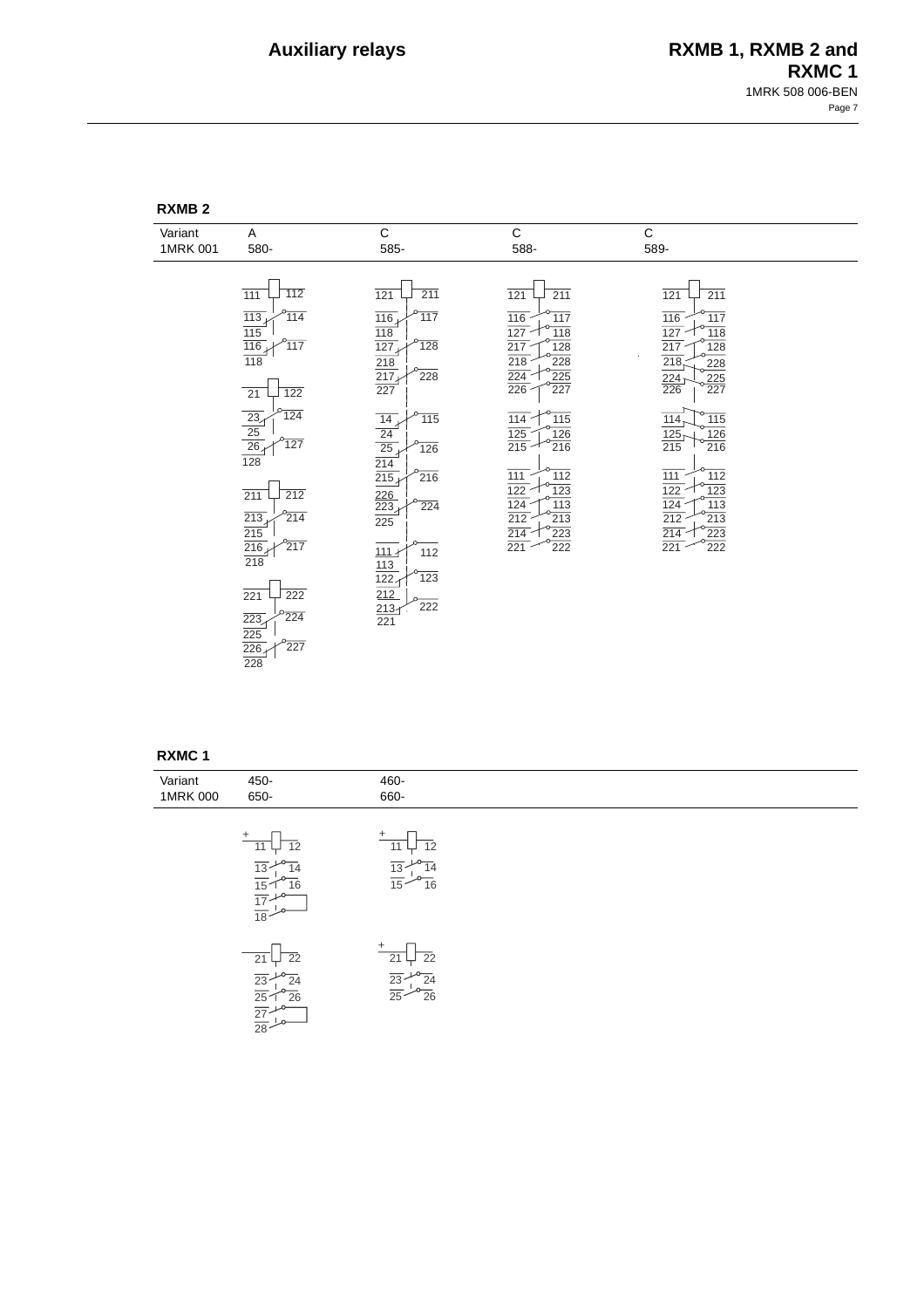# **Replacement list** This list shows auxiliary relays of new design having pin-compatible connections for direct replacement. Please note that contact and coil data differ.

 $\text{RXMM} \rightarrow \text{RXMB}$  ,  $\text{RXMA} \rightarrow \text{RXMB}$  and  $\text{RXMK} \rightarrow \text{RXMB}$ 

|  | Table 7: Replacement list for auxiliary relays type RXMM, RXMA and RXMK |
|--|-------------------------------------------------------------------------|
|--|-------------------------------------------------------------------------|

| Old type          | Replacement     |                    |                           |  |  |  |
|-------------------|-----------------|--------------------|---------------------------|--|--|--|
| RXMM <sub>1</sub> | <b>RXMB1</b>    | Coil               | <b>Indication (diode)</b> |  |  |  |
| RK214002-AD       | 1MRK 000 440-AD | 24 V DC            | red                       |  |  |  |
| RK214002-AH       | 1MRK 000 440-AH | 48 V DC            | red                       |  |  |  |
| RK214002-AN       | 1MRK 000 440-AN | 110-125 V DC       | red                       |  |  |  |
| RK214002-AS       | 1MRK 000 440-AS | 220-250 V DC       | red                       |  |  |  |
| RK214002-AD       | 1MRK 000 640-AD | 24 V DC            | yellow                    |  |  |  |
| RK214002-AH       | 1MRK 000 640-AH | 48 V DC            | vellow                    |  |  |  |
| RK214002-AN       | 1MRK 000 640-AN | 110-125 V DC       |                           |  |  |  |
| RK214002-AS       | 1MRK 000 640-AS | 220-250 V DC       | yellow<br>yellow          |  |  |  |
|                   |                 |                    |                           |  |  |  |
| RK214002-*        | 1MRK 000 802-BN | 115 V AC, 50-60 Hz |                           |  |  |  |
| RK214002-*        | 1MRK 000 802-BS | 230 V AC, 50-60 Hz | -                         |  |  |  |
| RK214003-AD       | 1MRK 000 803-AD | 24 V DC            | -                         |  |  |  |
| RK214003-AH       | 1MRK 000 803-AH | 48 V DC            | $\overline{\phantom{0}}$  |  |  |  |
| RK214003-AN       | 1MRK 000 803-AN | 110-125 V DC       |                           |  |  |  |
| RK214003-AS       | 1MRK 000 803-AS | 220-250 V DC       | -                         |  |  |  |
|                   |                 |                    |                           |  |  |  |
| RK214003-*        | 1MRK 000 803-BN | 115 V AC, 50-60 Hz |                           |  |  |  |
| RK214003-*        | 1MRK 000 803-BS | 230 V AC, 50-60 Hz | -                         |  |  |  |
| RK214004-AD       | 1MRK 000 804-AD | 24 V DC            |                           |  |  |  |
| RK214004-AH       | 1MRK 000 804-AH | 48 V DC            | -                         |  |  |  |
| RK214004-AN       | 1MRK 000 804-AN | 110-125 V DC       | -                         |  |  |  |
| RK214004-AS       | 1MRK 000 804-AS | 220-250 V DC       |                           |  |  |  |
| RK214004-*        | 1MRK 000 804-BN | 115 V AC, 50-60 Hz | $\overline{\phantom{0}}$  |  |  |  |
| RK214004-*        | 1MRK 000 804-BS | 230 V AC, 50-60 Hz |                           |  |  |  |
|                   |                 |                    |                           |  |  |  |
| RK214005-AD       | 1MRK 000 805-AD | 24 V DC            | $\overline{\phantom{0}}$  |  |  |  |
| RK214005-AH       | 1MRK 000 805-AH | 48 V DC            |                           |  |  |  |
| RK214005-AN       | 1MRK 000 805-AN | 110-125 V DC       |                           |  |  |  |
| RK214005-AS       | 1MRK 000 805-AS | 220-250 V DC       | -                         |  |  |  |
| RK214005-*        | 1MRK 000 805-BN | 115 V AC, 50-60 Hz |                           |  |  |  |
| RK214005-*        | 1MRK 000 805-BS | 230 V AC, 50-60 Hz | -                         |  |  |  |
|                   |                 |                    |                           |  |  |  |
| RK214006-AD       | 1MRK 000 806-AD | 24 V DC            | -                         |  |  |  |
| RK214006-AH       | 1MRK 000 806-AH | 48 V DC            | -                         |  |  |  |
| RK214006-AN       | 1MRK 000 806-AN | 110-125 V DC       |                           |  |  |  |
| RK214006-AS       | 1MRK 000 806-AS | 220-250 V DC       |                           |  |  |  |
| RK214006-*        | 1MRK 000 806-BN | 115 V AC, 50-60 Hz |                           |  |  |  |
| RK214006-*        | 1MRK 000 806-BS | 230 V AC, 50-60 Hz |                           |  |  |  |

\*) AC versions are not available for RXMM1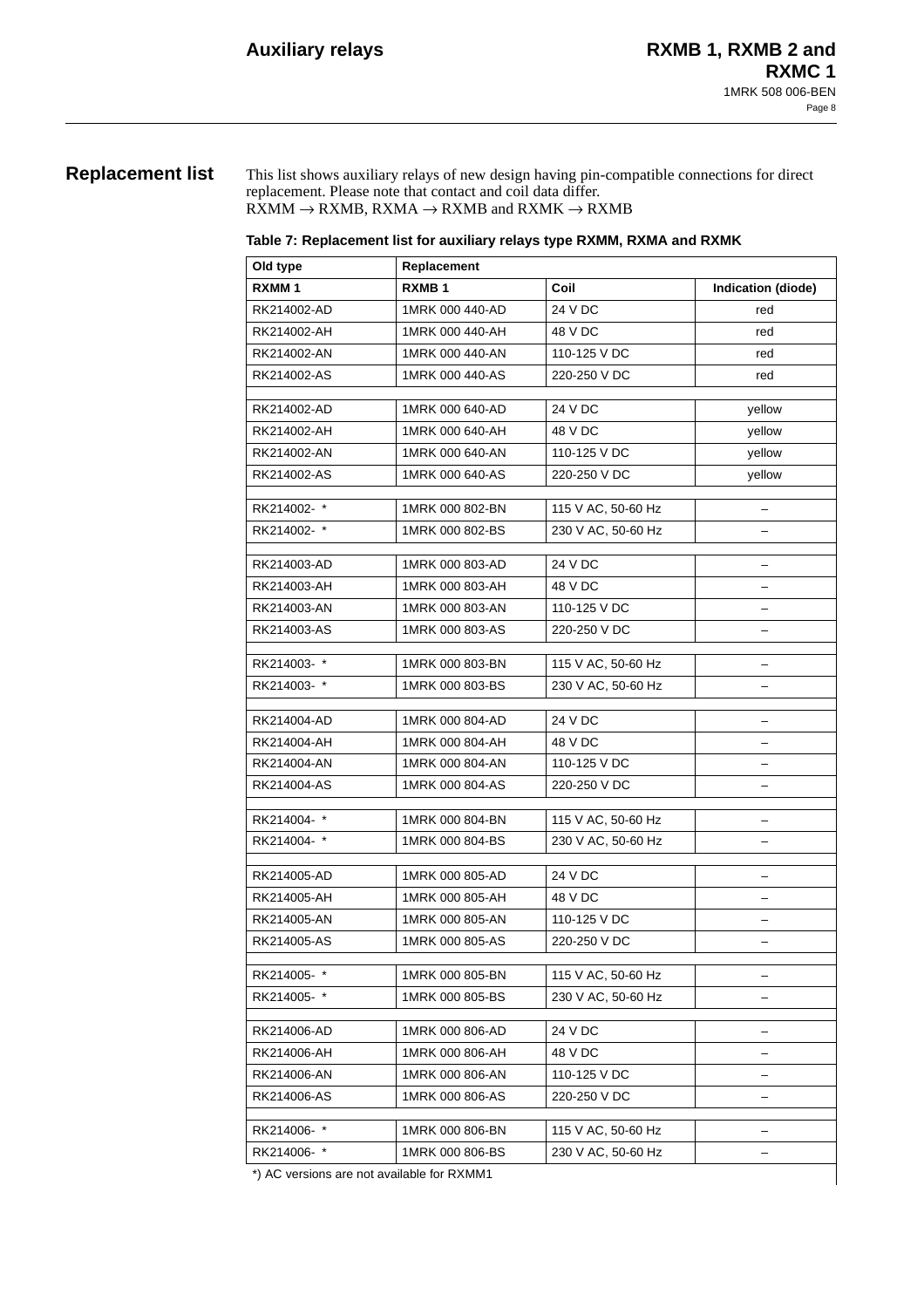| Old type          | Replacement       |              |                    |
|-------------------|-------------------|--------------|--------------------|
| RXMA <sub>1</sub> | RXMB <sub>1</sub> | Coil         | Indication (diode) |
| RK211063-AD       | 1MRK 000 863-AD   | 24 V DC      |                    |
| RK211063-AH       | 1MRK 000 863-AH   | 48 V DC      |                    |
| RK211063-AN       | 1MRK 000 863-AN   | 110-125 V DC |                    |
| RK211063-AS       | 1MRK 000 863-AS   | 220-250 V DC |                    |
|                   |                   |              |                    |
| RK211064-AD       | 1MRK 000 864-AD   | 24 V DC      |                    |
| RK211064-AH       | 1MRK 000 864-AH   | 48 V DC      | $\equiv$           |
| RK211064-AN       | 1MRK 000 864-AN   | 110-125 V DC |                    |
| RK211064-AS       | 1MRK 000 864-AS   | 220-250 V DC |                    |
| RK211066-AD       | 1MRK 000 866-AD   | 24 V DC      |                    |
| RK211066-AH       | 1MRK 000 866-AH   | 48 V DC      |                    |
| RK211066-AN       | 1MRK 000 866-AN   | 110-125 V DC |                    |
| RK211066-AS       | 1MRK 000 866-AS   | 220-250 V DC |                    |
|                   |                   |              |                    |
| RK211072-AD       | 1MRK 000 872-AD   | 24 V DC      | ╾                  |
| RK211072-AH       | 1MRK 000 872-AH   | 48 V DC      |                    |
| RK211072-AN       | 1MRK 000 872-AN   | 110-125 V DC |                    |
| RK211072-AS       | 1MRK 000 872-AS   | 220-250 V DC |                    |
| RK211073-AD       | 1MRK 000 873-AD   | 24 V DC      |                    |
| RK211073-AH       | 1MRK 000 873-AH   | 48 V DC      | ÷                  |
| RK211073-AN       | 1MRK 000 873-AN   | 110-125 V DC |                    |
| RK211073-AS       | 1MRK 000 873-AS   | 220-250 V DC |                    |
| RK211074-AD       | 1MRK 000 874-AD   | 24 V DC      |                    |
| RK211074-AH       | 1MRK 000 874-AH   | 48 V DC      |                    |
| RK211074-AN       | 1MRK 000 874-AN   | 110-125 V DC | ╾                  |
| RK211074-AS       | 1MRK 000 874-AS   | 220-250 V DC |                    |
|                   |                   |              |                    |
| RXMA <sub>2</sub> | RXMB <sub>2</sub> | Coil         | <b>Indication</b>  |
| RK211 185-AD      | 1MRK001 585-AD    | 24 V DC      |                    |
| RK211 185-AH      | 1MRK001 585-AH    | 48 V DC      |                    |
| RK211 185-AN      | 1MRK001 585-AN    | 110-125 V DC |                    |
| RK211 185-AS      | 1MRK001 585-AS    | 220-250 V DC |                    |
| RK211 188-AD      | 1MRK001 588-AD    | 24 V DC      |                    |
| RK211 188-AH      | 1MRK001 588-AH    | 48 V DC      |                    |
| RK211 188-AN      | 1MRK001 588-AN    | 110-125 V DC |                    |
| RK211 188-AS      | 1MRK001 588-AS    | 220-250 V DC |                    |
| RK211 189-AD      | 1MRK001 589-AD    | 24 V DC      |                    |
| RK211 189-AH      | 1MRK001 589-AH    | 48 VDC       | ÷                  |
| RK211 189-AN      | 1MRK001 589-AN    | 110-125 VDC  |                    |
| RK211 189-AS      | 1MRK001 589-AS    | 220-250 VDC  |                    |

# **Table 7: Replacement list for auxiliary relays type RXMM, RXMA and RXMK**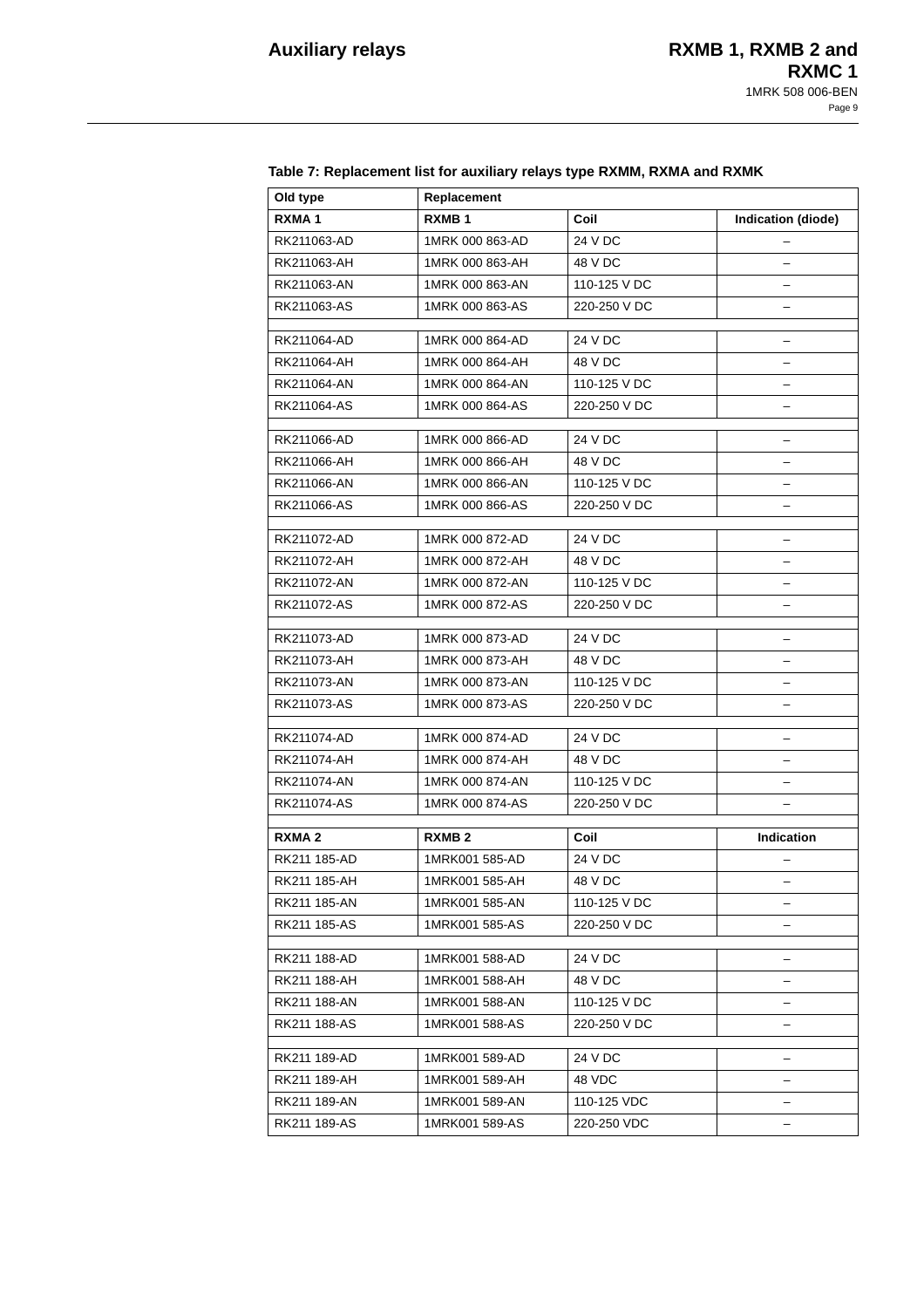# Replacement list (cont'd)

## **Table 7: Replacement list for auxiliary relays type RXMM, RXMA and RXMK**

| Old type    | Replacement     |                    |                    |  |  |  |
|-------------|-----------------|--------------------|--------------------|--|--|--|
| RXMK *      | RXMB *          | Coil               | Indication (diode) |  |  |  |
| RK225049-BN | 1MRK 001 149-BN | 115 V AC, 50-60 Hz |                    |  |  |  |
| RK225049-BP | 1MRK 001 149-BP | 127 V AC, 50-60 Hz |                    |  |  |  |
| RK225049-BS | 1MRK 001 149-BS | 230 V AC, 50-60 Hz |                    |  |  |  |
|             |                 |                    |                    |  |  |  |
| RK225051-BN | 1MRK 001 151-BN | 115 V AC, 50-60 Hz |                    |  |  |  |
| RK225051-BP | 1MRK 001 151-BP | 127 V AC, 50-60 Hz |                    |  |  |  |
| RK225051-BS | 1MRK 001 151-BS | 230 V AC, 50-60 Hz |                    |  |  |  |
|             |                 |                    |                    |  |  |  |
| RK225052-BN | 1MRK 001 152-BN | 115 V AC, 50-60 Hz |                    |  |  |  |
| RK225052-BP | 1MRK 001 152-BP | 127 V AC, 50-60 Hz |                    |  |  |  |
| RK225052-BS | 1MRK 001 152-BS | 230 V AC, 50-60 Hz |                    |  |  |  |

\*) Contact data different